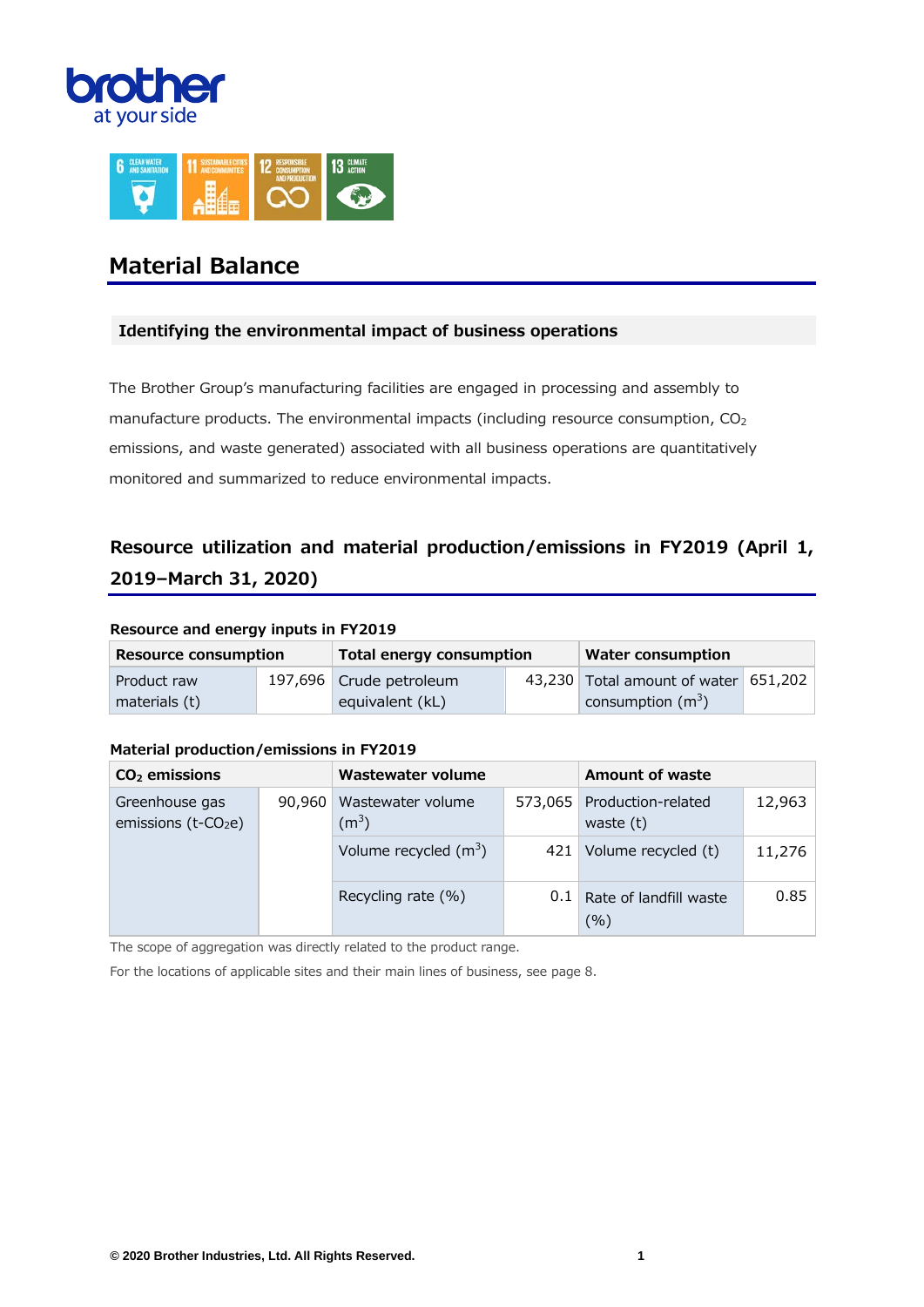

# **Calculation method**

|                             | Resource and energy inputs in FY2019                                                                                      |                                                                                                                                                                                                                                                                                                                                                            |                                 |  |  |  |
|-----------------------------|---------------------------------------------------------------------------------------------------------------------------|------------------------------------------------------------------------------------------------------------------------------------------------------------------------------------------------------------------------------------------------------------------------------------------------------------------------------------------------------------|---------------------------------|--|--|--|
| Resource<br>consumption     | The resource consumption is calculated by multiplying the shipments to main<br>products shipped in FY2019 per weight.     |                                                                                                                                                                                                                                                                                                                                                            |                                 |  |  |  |
| Total energy<br>consumption | Total amount of electricity, steam, LPG/LNG, city gas, petroleum, etc. consumed at<br>applicable business sites in FY2019 |                                                                                                                                                                                                                                                                                                                                                            |                                 |  |  |  |
|                             | Crude<br>petroleum<br>equivalent                                                                                          | Calculated by converting electricity, gasoline, light oil, LPG, city gas, etc.,<br>into crude petroleum, respectively<br>*: The conversion rate for crude oil equivalent is based on the Appended Table 1<br>of the Ordinance for Enforcement of the Act on the Rational Use of Energy<br>enacted by the Japanese Ministry of Economy, Trade and Industry. |                                 |  |  |  |
| Water                       | Total amount of water consumed at applicable business sites in FY2019                                                     |                                                                                                                                                                                                                                                                                                                                                            |                                 |  |  |  |
| consumption                 | Clean water, industrial water,<br>and underground water                                                                   |                                                                                                                                                                                                                                                                                                                                                            | Measurement using a water meter |  |  |  |

|                              |                                                                                                                                                                                                                                                                                            | Material production/emissions in FY2019                                                                                                                                                                                                                                                       |  |  |  |  |  |
|------------------------------|--------------------------------------------------------------------------------------------------------------------------------------------------------------------------------------------------------------------------------------------------------------------------------------------|-----------------------------------------------------------------------------------------------------------------------------------------------------------------------------------------------------------------------------------------------------------------------------------------------|--|--|--|--|--|
| CO <sub>2</sub><br>emissions | This is calculated using the location-based method, which is a method where<br>calculations are performed based on the grid-average emission factors in a certain area<br>such as a country or region.<br>*: The sources of emission factors for the location-based method are as follows: |                                                                                                                                                                                                                                                                                               |  |  |  |  |  |
|                              | $\cdot$ DEFRA                                                                                                                                                                                                                                                                              | $\cdot$ IEA, "CO <sub>2</sub> Emissions from Fuel Combustion 2018"<br>GHG Protocol, Calculation Tools                                                                                                                                                                                         |  |  |  |  |  |
| Amount of<br>wastewater      |                                                                                                                                                                                                                                                                                            | The amount is equivalent to the amount of water intake. However, the amount is<br>calculated based on the measured wastewater amount or in accordance with the<br>formula set in respective regions (based on the amount of water intake), if such<br>measured amount or formula is available |  |  |  |  |  |
| Amount of<br>waste           | Production-<br>related<br>waste                                                                                                                                                                                                                                                            | Total amount of waste (including metals, waste plastics, circuit boards,<br>sludge, waste oil/solvents, waste acids/alkalis, glass/ ceramics, and<br>batteries) generated in the production process at applicable business sites<br>in FY2019                                                 |  |  |  |  |  |

Environmental impact data of main business sites before FY2018 can be viewed by downloading the PDF version of the CSR reports.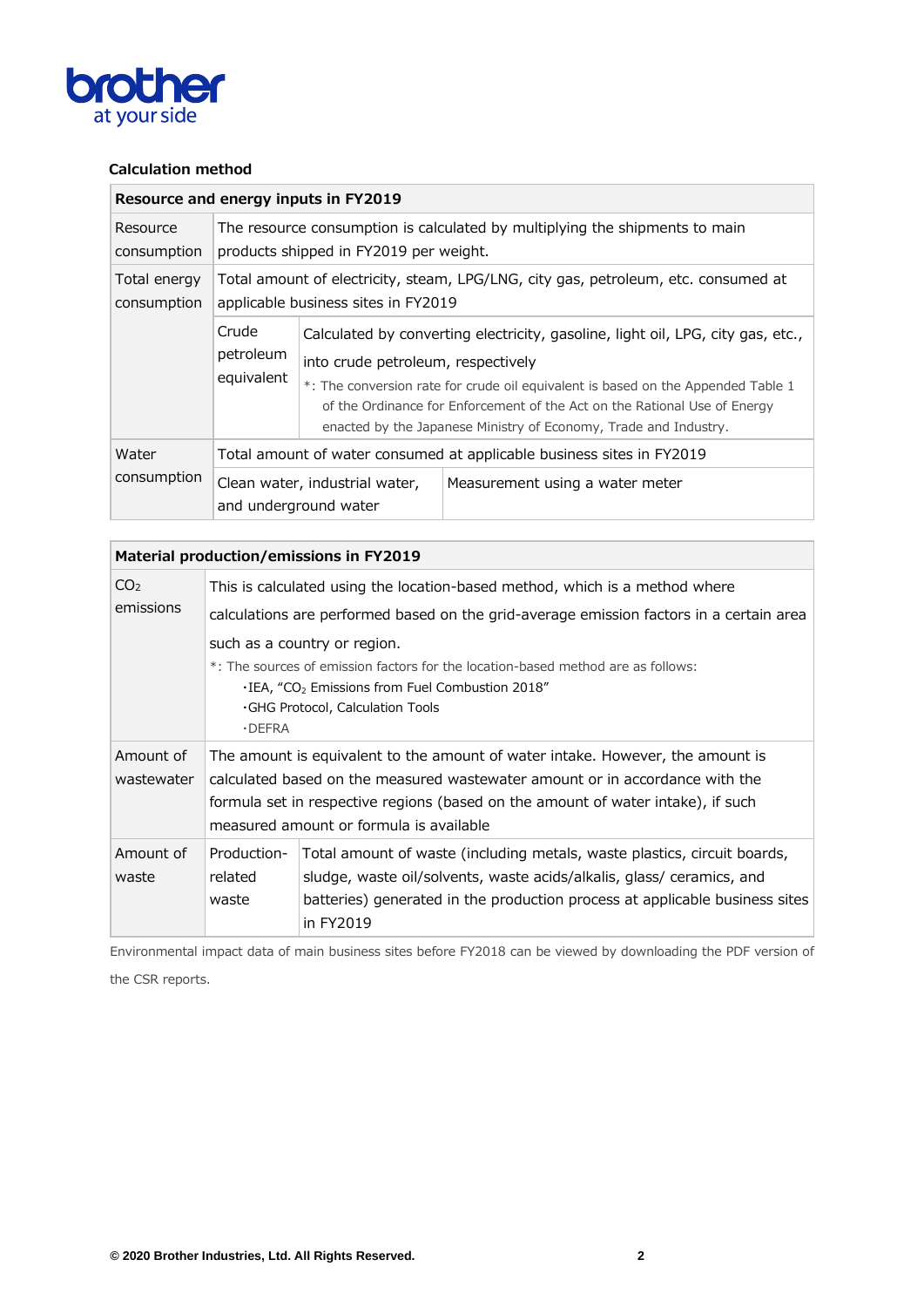

# **Environmental impact data of main business sites in FY2019**

|                                                                                                                                                                                                                                                                                                                        | <b>Resource</b>    | <b>Energy consumption</b>   |                   |                          |                  |                   |                  |  |
|------------------------------------------------------------------------------------------------------------------------------------------------------------------------------------------------------------------------------------------------------------------------------------------------------------------------|--------------------|-----------------------------|-------------------|--------------------------|------------------|-------------------|------------------|--|
| Name of site                                                                                                                                                                                                                                                                                                           | consumption<br>(t) | <b>Electricity</b><br>(MWh) | <b>LPG</b><br>(t) | City gas<br>$(1,000m^3)$ | Gasoline<br>(kL) | Light oil<br>(kL) | Kerosene<br>(kL) |  |
| Eight business sites in Japan (head office of Brother Industries, Ltd.,<br>Mizuho Manufacturing Facility, Hoshizaki Manufacturing Facility,<br>Minato Manufacturing Facility <sup>*</sup> , Momozono Manufacturing Facility,<br>Kariya Manufacturing Facility, Research & Development Center, and<br>Logistics Center) | 11,573             | 34,832                      | 0                 | 732                      | 41               | 3                 |                  |  |
| Nissei Corporation                                                                                                                                                                                                                                                                                                     | 6,878              | 26,783                      | 12                | 1,802                    | 27               | 2                 | 3                |  |
| Mie Brother Precision Industries, Ltd.                                                                                                                                                                                                                                                                                 | 508                | 543                         | 0                 | $\Omega$                 | 1                | 0                 | 0                |  |
| Brother Industries (U.K.) Ltd.                                                                                                                                                                                                                                                                                         | 703                | 1,287                       | 0                 | 75                       | 2                | 0.4               | 0                |  |
| Brother Industries (Slovakia) s.r.o.                                                                                                                                                                                                                                                                                   | 771                | 588                         | $\Omega$          | 66                       | 0                | 10                | 0                |  |
| Taiwan Brother Industries, Ltd.                                                                                                                                                                                                                                                                                        | 1,336              | 1,819                       | 5                 | 0                        | 0                | 0                 | 0                |  |
| Zhuhai Brother Industries, Co., Ltd.                                                                                                                                                                                                                                                                                   | 6,371              | 2,381                       | 0                 | $\Omega$                 | 3                | 1                 | 0                |  |
| Brother Machinery Xian Co., Ltd.                                                                                                                                                                                                                                                                                       | 5,594              | 7,001                       | 0                 | 200                      | 0.1              | 1                 | 0                |  |
| Brother Technology (Shenzhen) Ltd.                                                                                                                                                                                                                                                                                     | 20,484             | 15,923                      | 0                 | 249                      | 78               | 36                | 0                |  |
| Brother Industries (Philippines), Inc.                                                                                                                                                                                                                                                                                 | 36,432             | 24,513                      | 46                | $\Omega$                 | 0.5              | 0.1               | 0                |  |
| Brother Industries (Vietnam) Ltd.                                                                                                                                                                                                                                                                                      | 92,312             | 28,985                      | 106               | 0                        | 0                | 24                | 0                |  |
| Brother Machinery Vietnam Co., Ltd.                                                                                                                                                                                                                                                                                    | 1,989              | 3,033                       | 148               | 0                        | 0                | 6                 | 0                |  |
| Brother Industries Saigon, Ltd                                                                                                                                                                                                                                                                                         | 12,747             | 3,803                       | 0                 | 0                        | 0.2              | 0.7               | 0                |  |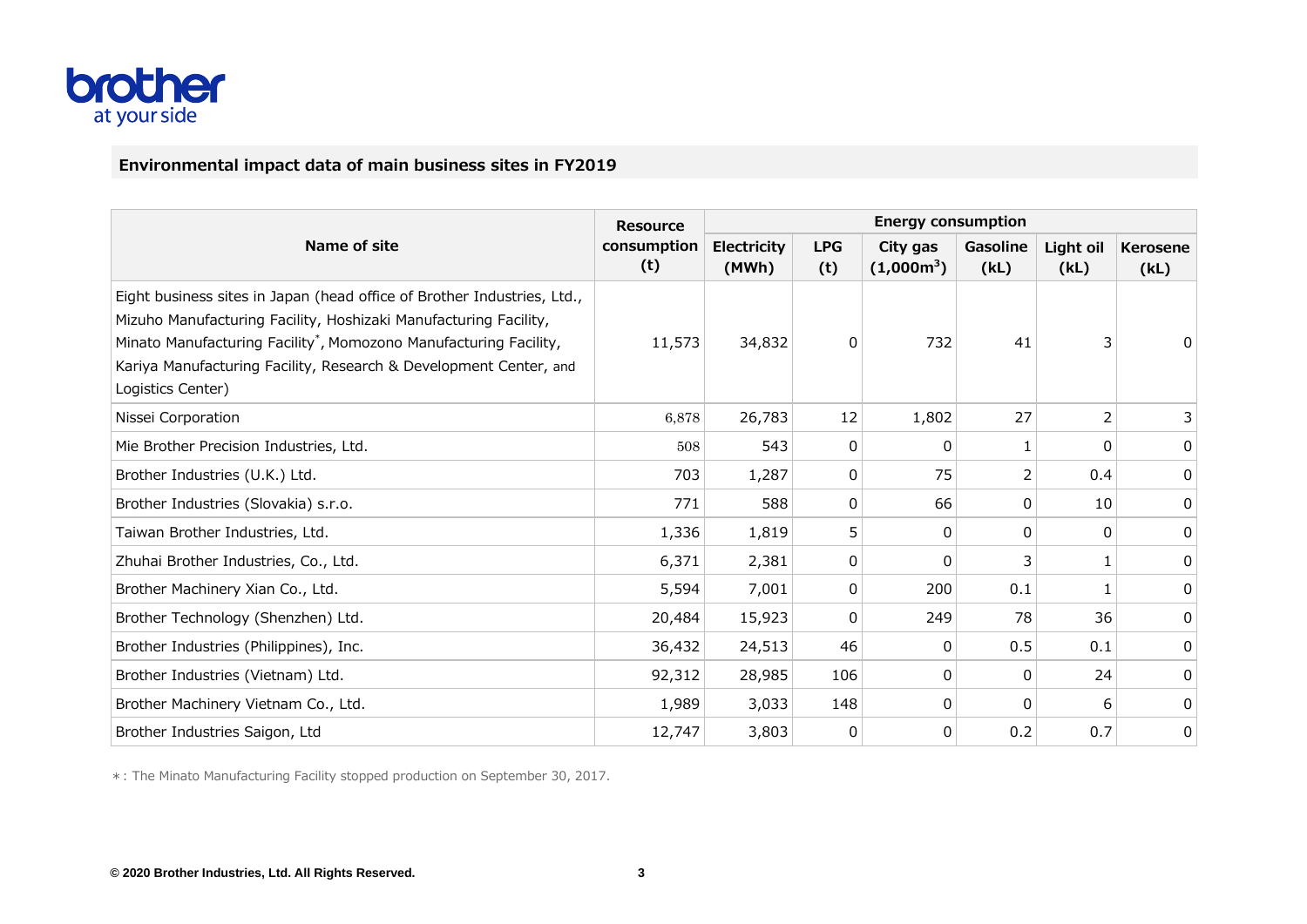

### **Greenhouse gas emissions**

|                                                                                                                                                                                                                                                                                                                           | Greenhouse gas emissions ( $t$ -CO <sub>2</sub> e) |                |              |  |  |  |
|---------------------------------------------------------------------------------------------------------------------------------------------------------------------------------------------------------------------------------------------------------------------------------------------------------------------------|----------------------------------------------------|----------------|--------------|--|--|--|
| Name of site                                                                                                                                                                                                                                                                                                              | Scope 1                                            | Scope 2        |              |  |  |  |
|                                                                                                                                                                                                                                                                                                                           |                                                    | Location-based | Market-based |  |  |  |
| Eight business sites in Japan (head office of Brother<br>Industries, Ltd., Mizuho Manufacturing Facility, Hoshizaki<br>Manufacturing Facility, Minato Manufacturing Facility <sup>*</sup> ,<br>Momozono Manufacturing Facility, Kariya Manufacturing<br>Facility, Research & Development Center, and Logistics<br>Center) | 1,486                                              | 18,949         | 16,580       |  |  |  |
| Nissei Corporation                                                                                                                                                                                                                                                                                                        | 3,517                                              | 14,570         | 12,748       |  |  |  |
| Mie Brother Precision Industries, Ltd.                                                                                                                                                                                                                                                                                    | 3                                                  | 295            | 258          |  |  |  |
| Brother Industries (U.K.) Ltd.                                                                                                                                                                                                                                                                                            | 148                                                | 358            | 494          |  |  |  |
| Brother Industries (Slovakia) s.r.o.                                                                                                                                                                                                                                                                                      | 175                                                | 93             | 0            |  |  |  |
| Taiwan Brother Industries, Ltd.                                                                                                                                                                                                                                                                                           | 15                                                 | 1,068          | 970          |  |  |  |
| Zhuhai Brother Industries, Co., Ltd.                                                                                                                                                                                                                                                                                      | 10                                                 | 1,493          | 2,172        |  |  |  |
| Zhuhai Brother Industries, Co., Ltd.                                                                                                                                                                                                                                                                                      | 380                                                | 4,389          | 6,385        |  |  |  |
| Brother Technology (Shenzhen) Ltd.                                                                                                                                                                                                                                                                                        | 1,060                                              | 9,984          | 14,522       |  |  |  |
| Brother Industries (Philippines), Inc.                                                                                                                                                                                                                                                                                    | 138                                                | 14,879         | 21,005       |  |  |  |
| Brother Industries (Vietnam) Ltd.                                                                                                                                                                                                                                                                                         | 1,409                                              | 13,014         | 16,289       |  |  |  |
| Brother Machinery Vietnam Co., Ltd.                                                                                                                                                                                                                                                                                       | 457                                                | 1,362          | 1,704        |  |  |  |
| Brother Industries Saigon, Ltd                                                                                                                                                                                                                                                                                            | 2                                                  | 1,708          | 2,137        |  |  |  |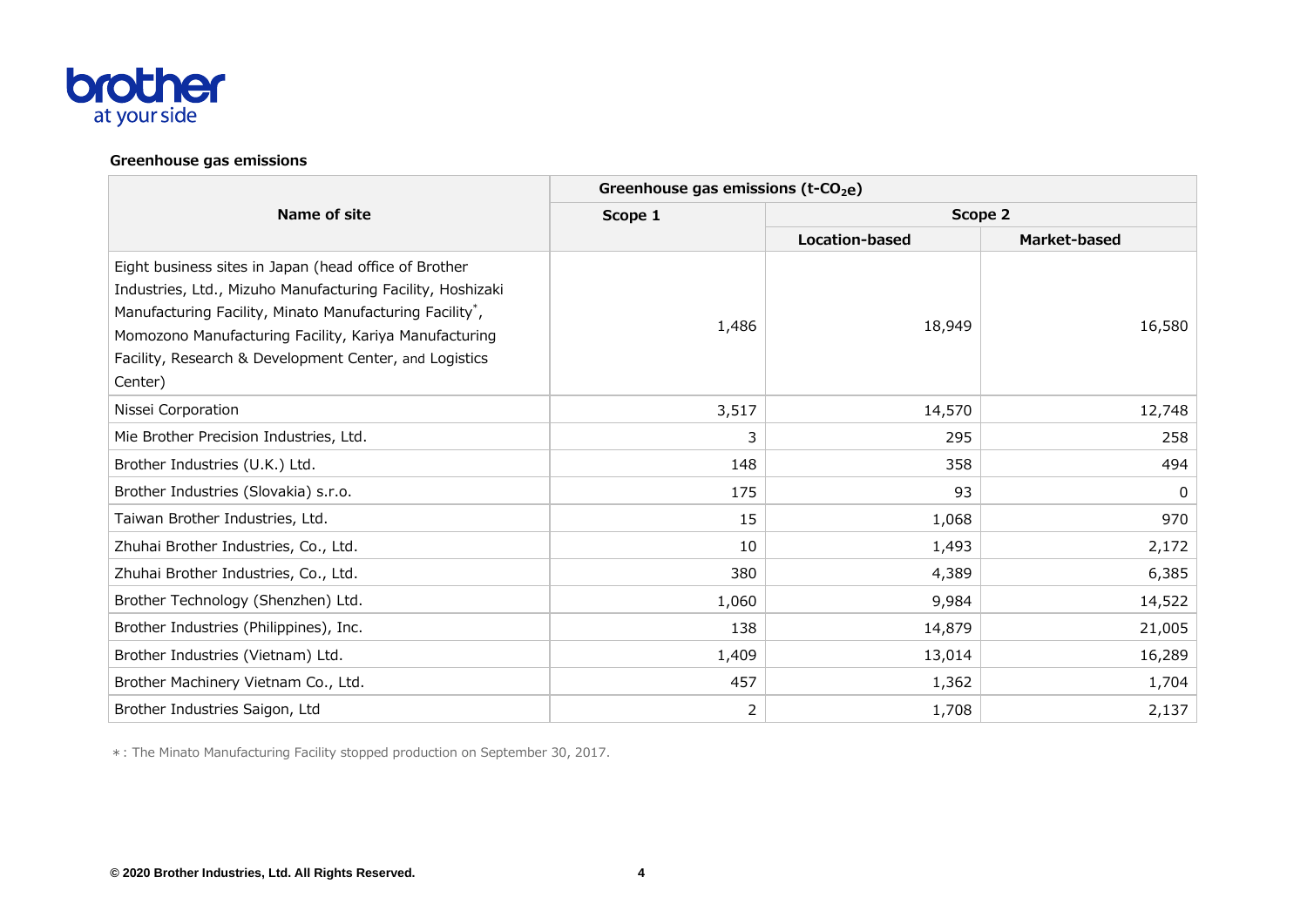

## **Water intake, wastewater volume, volume of water recycled**

|                                                                                                                                                                                                                                                                            | Water intake (m) |                             |                           |              | Wastewater volume (m)  | <b>Volume</b> | <b>Percent</b>              |                             |
|----------------------------------------------------------------------------------------------------------------------------------------------------------------------------------------------------------------------------------------------------------------------------|------------------|-----------------------------|---------------------------|--------------|------------------------|---------------|-----------------------------|-----------------------------|
| Name of site                                                                                                                                                                                                                                                               | Clean<br>water   | <b>Industria</b><br>I water | Under-<br>ground<br>water | <b>River</b> | <b>Sewer</b><br>system | <b>Others</b> | of water<br>recycled<br>(m) | of water<br>recycled<br>(%) |
| Eight business sites in Japan (head office of Brother<br>Industries, Ltd., Mizuho Manufacturing Facility, Hoshizaki<br>Manufacturing Facility, Minato Manufacturing Facility*,<br>Momozono Manufacturing Facility, Research & Development<br>Center, and Logistics Center) | 65,441           | $\mathbf 0$                 | 0                         | 0            | 63,892                 | 127           | 0                           | 0.0                         |
| Eight business sites in Japan (Manufacturing Facility, Kariya)                                                                                                                                                                                                             | 17,566           | 0                           | 42                        | 17,566       | 0                      | 42            | $\Omega$                    | 0.0                         |
| Nissei Corporation                                                                                                                                                                                                                                                         | 62,195           | 0                           | 0                         | $\mathbf{0}$ | 22,489                 | $\Omega$      | 0                           | 0.0                         |
| Mie Brother Precision Industries, Ltd.                                                                                                                                                                                                                                     | 70               | 0                           | 1,294                     | 1,364        | 0                      | $\Omega$      | 0                           | 0.0                         |
| Brother Industries (U.K.) Ltd.                                                                                                                                                                                                                                             | 1,486            | 0                           | 0                         | 0            | 1,486                  | $\Omega$      | 0                           | 0.0                         |
| Brother Industries (Slovakia) s.r.o.                                                                                                                                                                                                                                       | $\Omega$         | 0                           | 2,450                     | 0            | 2,450                  | $\Omega$      | 0                           | 0.0                         |
| Taiwan Brother Industries, Ltd.                                                                                                                                                                                                                                            | 9,874            | 0                           | 0                         | 0            | 6,713                  | 0             | 0                           | 0.0                         |
| Zhuhai Brother Industries, Co., Ltd.                                                                                                                                                                                                                                       | 71,777           | 0                           | 0                         | 0            | 64,599                 | $\Omega$      | 0                           | 0.0                         |
| Brother Machinery Xian Co., Ltd.                                                                                                                                                                                                                                           | 24,210           | 0                           | 0                         | $\mathbf{0}$ | 20,343                 | $\Omega$      | 0                           | 0.0                         |
| Brother Technology (Shenzhen) Ltd. Baolong Manufacturing<br>Facility                                                                                                                                                                                                       | 83,361           | $\pmb{0}$                   | 0                         | 0            | 83,361                 | 0             | 270                         | 0.3                         |
| Brother Technology (Shenzhen) Ltd. Nanwan Manufacturing<br>Facility                                                                                                                                                                                                        | 27,913           | 0                           | 0                         | 27,913       | 0                      | $\Omega$      | 0                           | 0.0                         |
| Brother Industries (Philippines), Inc.                                                                                                                                                                                                                                     | 0                | 0                           | 96,771                    | $\mathbf{0}$ | 82,255                 | $\Omega$      | 0                           | 0.0                         |
| Brother Industries (Vietnam) Ltd.                                                                                                                                                                                                                                          | 143,860          | 0                           | 0                         | 143,860      | 0                      | $\Omega$      | 0                           | 0.0                         |
| Brother Machinery Vietnam Co., Ltd.                                                                                                                                                                                                                                        | 11,021           | 0                           | 0                         | 0            | 9,027                  | 82            | 151                         | 1.6                         |
| Brother Industries Saigon, Ltd                                                                                                                                                                                                                                             | 31,871           | 0                           | 0                         | 0            | 25,497                 | 0             | $\mathbf{0}$                | 0.0                         |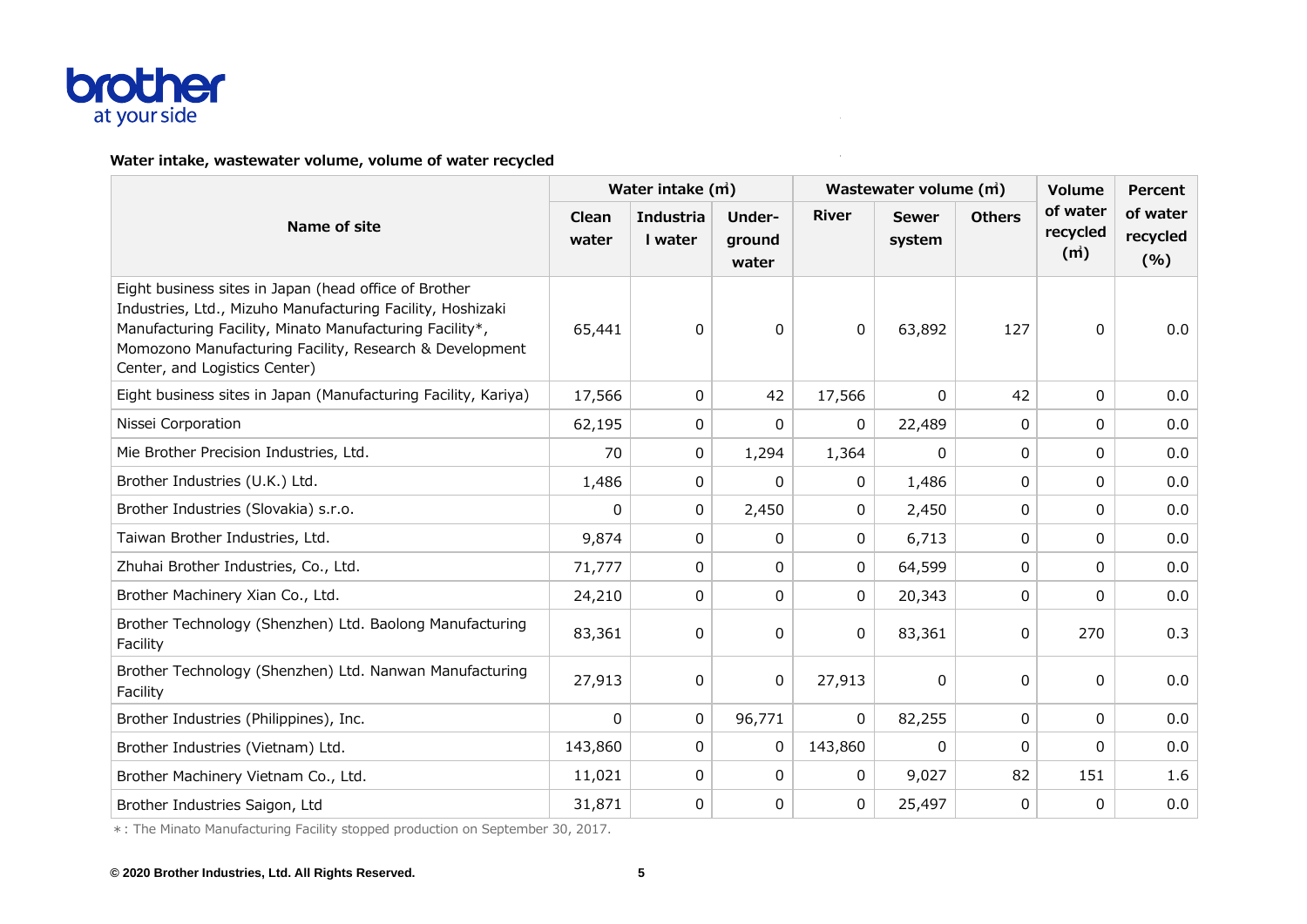

## **Water pollution load**

|                                                                   | Water pollution load (mg/L) |                 |                          |           |  |  |  |
|-------------------------------------------------------------------|-----------------------------|-----------------|--------------------------|-----------|--|--|--|
| Name of site                                                      | <b>BOD</b>                  | <b>COD</b>      | N- hexane extracts       | <b>SS</b> |  |  |  |
| Eight business sites in Japan (Hoshizaki Manufacturing Facility)  | 109.8                       |                 | 4.1                      |           |  |  |  |
| Eight business sites in Japan (Kariya Manufacturing Facility)     | 1.9                         | 7.5             | $<$ 1                    | 8.8       |  |  |  |
| Eight business sites in Japan (Logistics Center)                  | 8.7                         | $\qquad \qquad$ | 1.0                      |           |  |  |  |
| Nissei Corporation                                                | 115.9                       | —               | 0.1                      | 2.9       |  |  |  |
| Mie Brother Precision Industries, Ltd.                            | 5.0                         | 17.0            | <b>ND</b>                | 15.0      |  |  |  |
| Brother Industries (U.K.) Ltd.                                    | $\overline{\phantom{m}}$    |                 | $\overline{\phantom{m}}$ |           |  |  |  |
| Brother Industries (Slovakia) s.r.o.                              | 2.5                         | 16.9            | $\overline{\phantom{m}}$ | 6.0       |  |  |  |
| Taiwan Brother Industries, Ltd.                                   | ND.                         | 7.1             |                          | 3.4       |  |  |  |
| Zhuhai Brother Industries, Co., Ltd.                              | 5.2                         | 22.0            |                          | 28.5      |  |  |  |
| Brother Machinery Xian Co., Ltd.                                  | 16.3                        | 49.0            | 0.1                      | 23.7      |  |  |  |
| Brother Technology (Shenzhen) Ltd. Baolong Manufacturing Facility | 17.8                        | 64.0            | 0.9                      | 28.0      |  |  |  |
| Brother Technology (Shenzhen) Ltd. Nanwan Manufacturing Facility  | 7.1                         | 26.0            | 0.1                      | 8.0       |  |  |  |
| Brother Industries (Philippines), Inc.                            | 165.0                       | 328.0           | 3.0                      | 55.0      |  |  |  |
| Brother Industries (Vietnam) Ltd.                                 | 3.0                         | 6.0             |                          |           |  |  |  |
| Brother Machinery Vietnam Co., Ltd.                               | 6.0                         | 17.0            | 1.0                      | 10.0      |  |  |  |
| Brother Industries Saigon, Ltd                                    | 93.0                        | 139.5           | 7.4                      | 58.5      |  |  |  |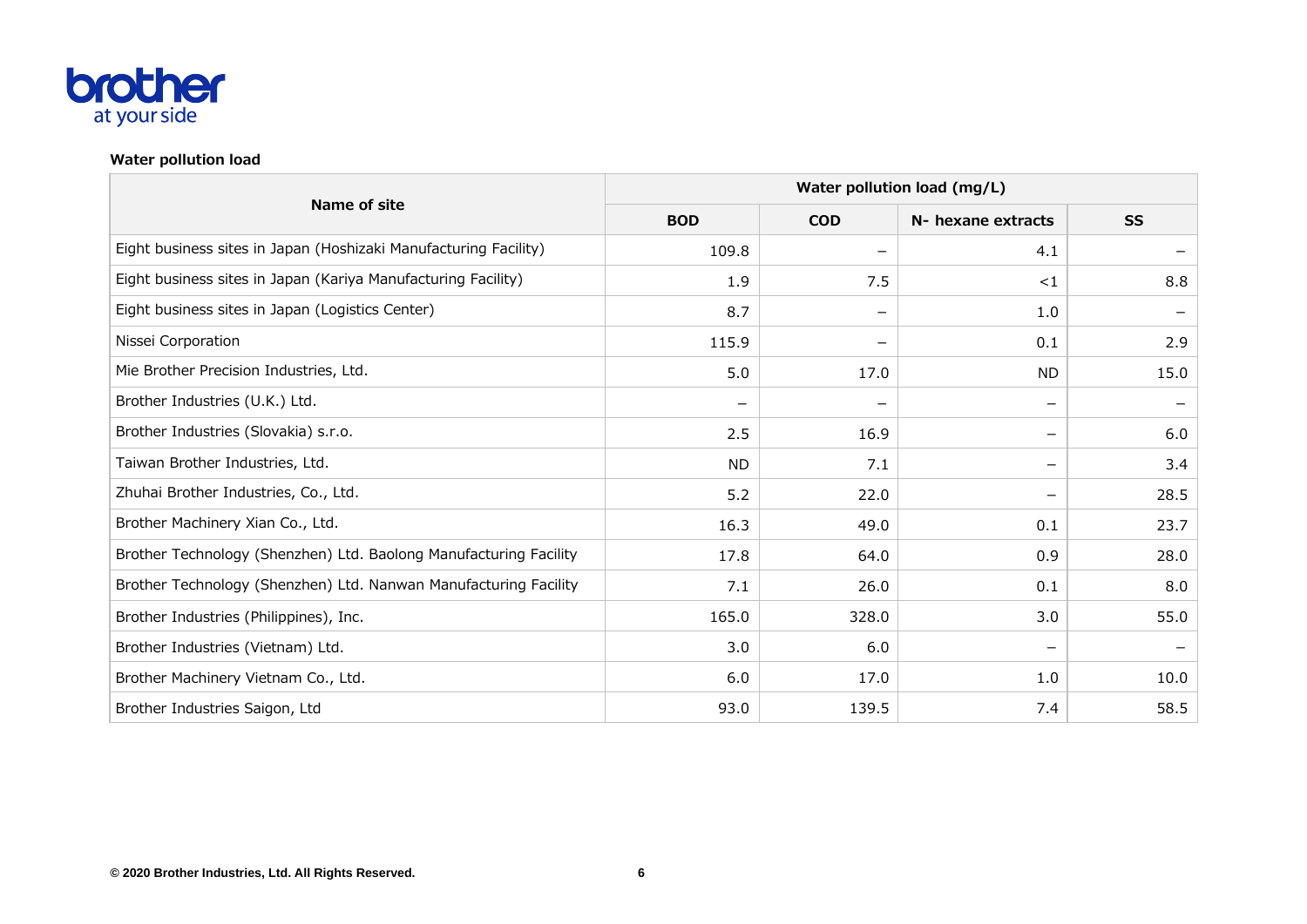

#### **Waste amount**

Target: Reduction in waste amount compared to the previous FY Actual: Reduction of 1,205 tons compared to 14,168 tons in the previous FY

|                                                                                                                                                                                                                                                                                                                        | <b>Waste amount</b>                          |                                     |                                    |                               |                                 |                                             |                                      |  |  |
|------------------------------------------------------------------------------------------------------------------------------------------------------------------------------------------------------------------------------------------------------------------------------------------------------------------------|----------------------------------------------|-------------------------------------|------------------------------------|-------------------------------|---------------------------------|---------------------------------------------|--------------------------------------|--|--|
| Name of site                                                                                                                                                                                                                                                                                                           | <b>Production-</b><br>related<br>waste $(t)$ | <b>Material</b><br>recycling<br>(t) | <b>Thermal</b><br>recycling<br>(t) | Incineration<br>amount<br>(t) | Other<br>disposal<br>amount (t) | <b>Amount</b><br>of landfill<br>waste $(t)$ | Rate of<br>landfill<br>waste $(\% )$ |  |  |
| Eight business sites in Japan (head office of Brother Industries,<br>Ltd., Mizuho Manufacturing Facility, Hoshizaki Manufacturing<br>Facility, Minato Manufacturing Facility <sup>*</sup> , Momozono<br>Manufacturing Facility, Kariya Manufacturing Facility, Research<br>& Development Center, and Logistics Center) | 1,928                                        | 1,675                               | 246                                | 7                             | 0                               | 0                                           | 0.0                                  |  |  |
| Nissei Corporation                                                                                                                                                                                                                                                                                                     | 2,992                                        | 2,091                               | 902                                | 0                             | 0                               | 0                                           | 0.0                                  |  |  |
| Mie Brother Precision Industries, Ltd.                                                                                                                                                                                                                                                                                 | 106                                          | 74                                  | 32                                 | 0                             | 0                               | 0                                           | 0.0                                  |  |  |
| Brother Industries (U.K.) Ltd.                                                                                                                                                                                                                                                                                         | 321                                          | 304                                 | 18                                 | 0                             | 0                               | 0                                           | 0.0                                  |  |  |
| Brother Industries (Slovakia) s.r.o.                                                                                                                                                                                                                                                                                   | 566                                          | 477                                 | 89                                 | 0                             | 0                               | 0                                           | 0.0                                  |  |  |
| Taiwan Brother Industries, Ltd.                                                                                                                                                                                                                                                                                        | 812                                          | 14                                  | 0                                  | 51                            | 747                             | 0                                           | 0.0                                  |  |  |
| Zhuhai Brother Industries, Co., Ltd.                                                                                                                                                                                                                                                                                   | 174                                          | 154                                 | 0                                  | 17                            | $\overline{2}$                  | 0.3                                         | 0.2                                  |  |  |
| Brother Machinery Xian Co., Ltd.                                                                                                                                                                                                                                                                                       | 367                                          | 223                                 | 0                                  | 87                            | 58                              | 0                                           | 0.0                                  |  |  |
| Brother Technology (Shenzhen) Ltd.                                                                                                                                                                                                                                                                                     | 397                                          | 344                                 | 53                                 | 0                             | 0                               | 0                                           | 0.0                                  |  |  |
| Brother Industries (Philippines), Inc.                                                                                                                                                                                                                                                                                 | 1,389                                        | 1,278                               | 0                                  | 0                             | 2                               | 109                                         | 7.9                                  |  |  |
| Brother Industries (Vietnam) Ltd.                                                                                                                                                                                                                                                                                      | 3,206                                        | 2,862                               | 0                                  | 343                           | 0                               | 0                                           | 0.0                                  |  |  |
| Brother Machinery Vietnam Co., Ltd.                                                                                                                                                                                                                                                                                    | 342                                          | 85                                  | 21                                 | 46                            | 189                             | 1                                           | 0.3                                  |  |  |
| Brother Industries Saigon, Ltd                                                                                                                                                                                                                                                                                         | 363                                          | 335                                 | 0                                  | 28                            | 0                               | 0                                           | 0.0                                  |  |  |

To help use resources effectively and prevent resource depletion, the Brother Group ensures activities are carried out to curb waste generation, reduce emissions, and achieve "zero landfill waste" (meaning that less than 1% of waste generated at manufacturing facilities is sent to landfill).